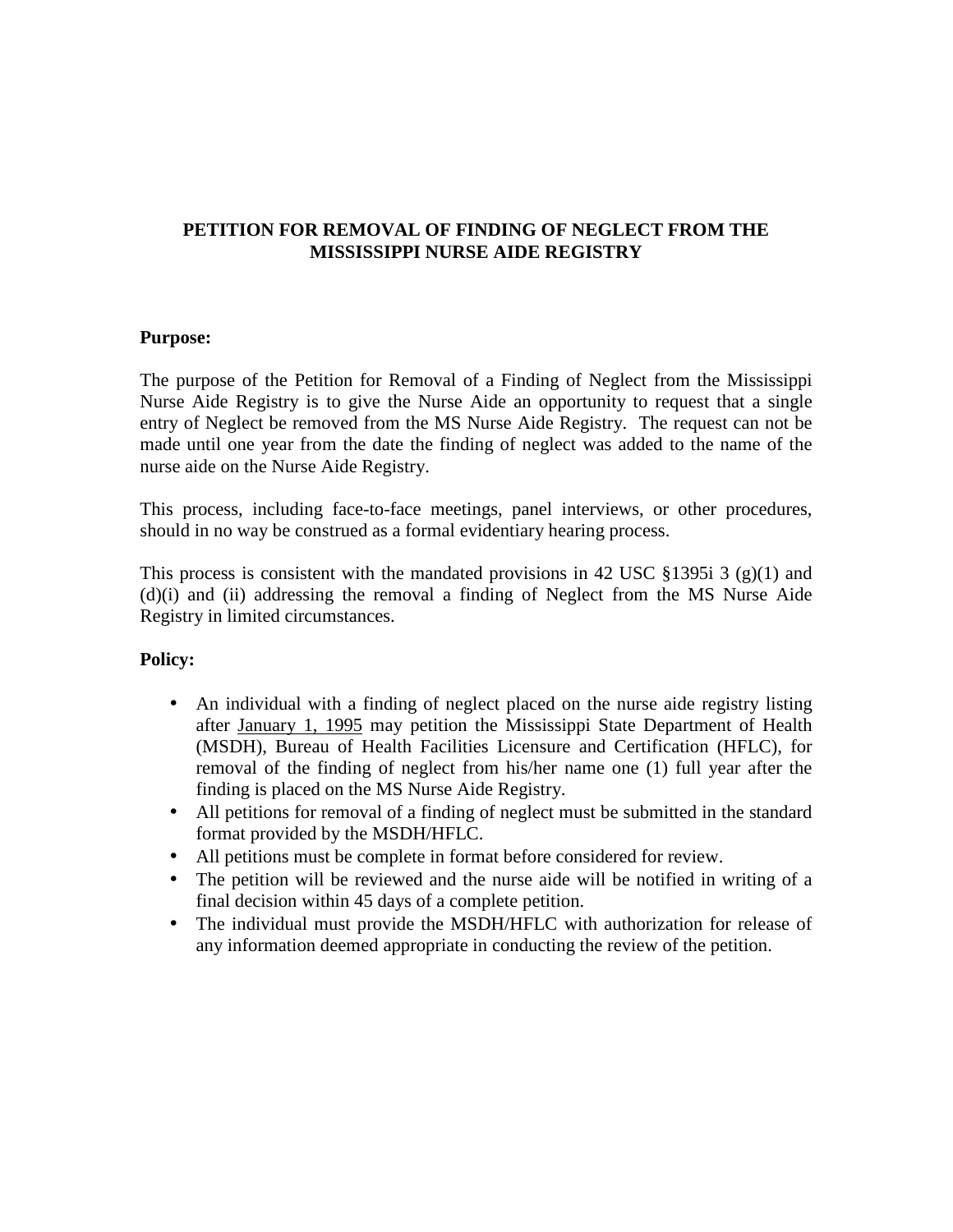The MSDH/HFLC will consider a petition from a nurse aide for removal of one finding of neglect upon determination that:

- a. The required time period has been met. A determination shall not be made prior to the expiration of the one (1) year period beginning on the date on which the finding of neglect was added to the name of the petitioner on the MS Nurse Aide Registry.
- b. The employment and personal history of the nurse aide does not reflect a pattern of abusive behavior or neglect. For the purposes of this section, a pattern is defined as two (2) or more occurrences of abusive or neglectful behavior towards another individual that resulted in the potential for a negative outcome or an actual negative outcome to a resident.
- c. The neglect involved in the original finding was a singular occurrence that resulted in a potential or actual negative resident outcome.
- d. A background check, including a criminal history record check or report, revealed no history of mistreatment, including but not limited to instances of domestic abuse, the granting of a restraining order which was overturned, an adverse finding entered on any child abuse information index, or conviction of any crime including violence or the threat of violence.
- Following a denial of the initial petition to MSDH/HFLC for removal of a finding of neglect, the nurse aide may petition for a second consideration for removal twelve (12) months from the date of the **Notice of Denial** of the initial petition. The procedure stated within this policy must be followed with a second petition. The decision of the panel following the second petition is **FINAL** and cannot be appealed.
- If a new finding of neglect is placed on the nurse aide's registry listing after the original finding of neglect has been removed, the new finding will remain on the registry with no opportunity to petition for removal.

#### **Procedure**:

- 1. The nurse aide must submit a written petition for removal of a finding of neglect from the MS Nurse Aide Registry (NAR) on the form provided by the MSDH/Bureau of (HFLC) to include the following:
	- a. The nurse aide requesting the review must submit a written statement to MSDH/Bureau of HFLC indicating the rationale for the removal of the finding.
	- b. Using the MSDH **Form # 678E** (Petition for Removal Of A Finding of Neglect from the MS Nurse Aide Registry), the nurse aide must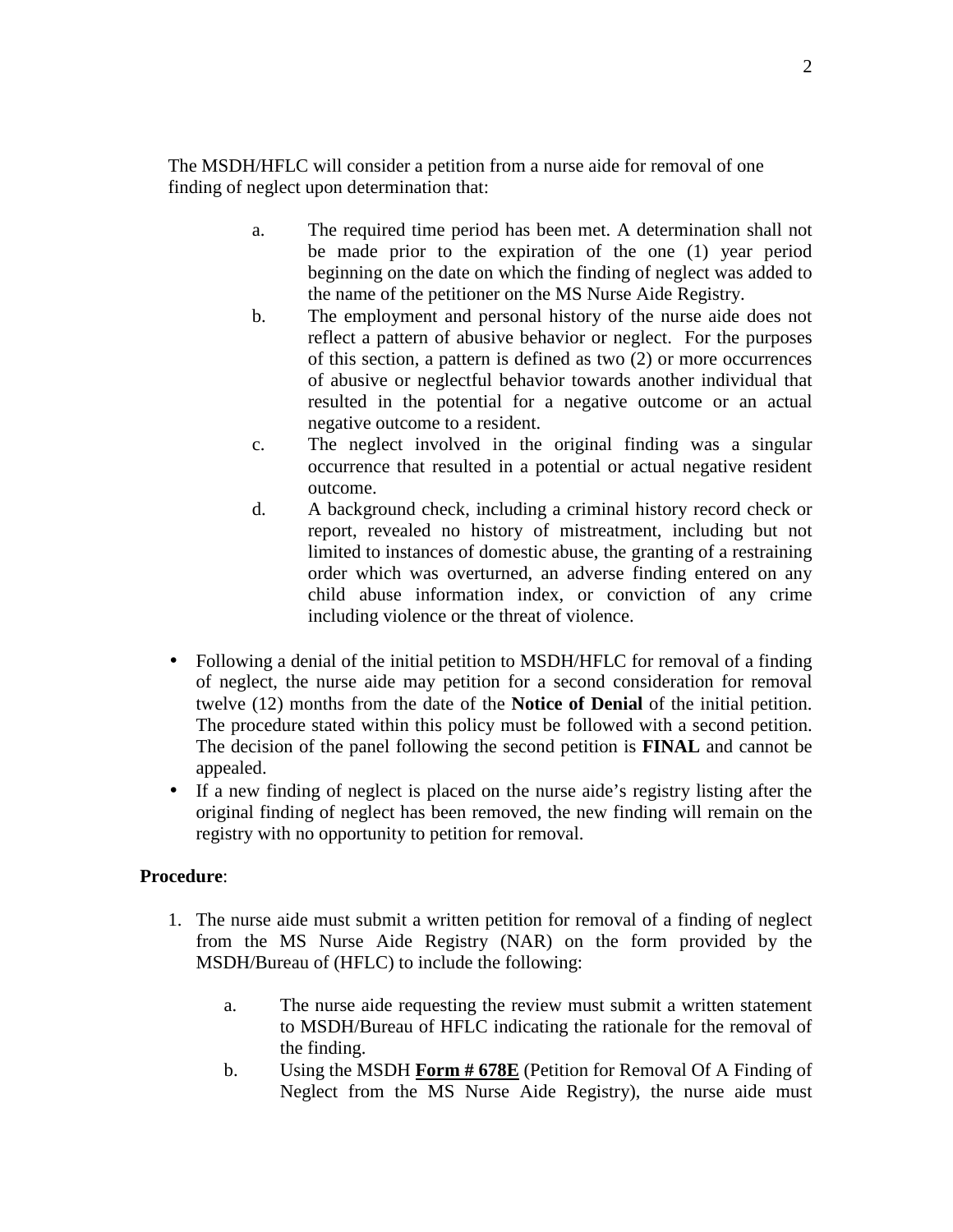complete the form in its entirety, provide a list of any rehabilitation or education pertinent to the job duties of a nurse aide which have been completed since the finding of neglect, and provide work history for the past two (2) years or since the finding of neglect was placed on the MS Nurse Aide Registry, including the names of employers, addresses, employment job titles and duties, and reason for leaving employment. Reference letters that speak to the individual's character will also be accepted. **Only one letter from a family member will be considered; however a minimum of three (3) reference letters must be submitted.** 

- c. A summary from each employer, as listed in subsection b, must be provided showing the nurse aide's job performance, including dates of employment, job title, job duties, reason for leaving employment, behavioral conduct, and performance evaluations. The nurse aide must petition the prior employers to provide the MSDH/HFLC with these summaries, to be provided on the employer's letterhead and signed and dated by the supervisor or employer.
- d. The petitioner shall apply to challenge the Nurse Aide Competency and Evaluation Examination (with code set up with NACES that will alert the necessary entities that the petitioner is registering to take the exam for Removal of a Finding of Neglect from the Registry – not expiration of certification). The Examination will be at the cost of the petitioner. Upon successful completion of the evaluation examination, the petitioner must provide a copy of the test results. If completion is unsuccessful, no review will be afforded to this petitioner and the petition for consideration for removal of the finding of neglect from the nurse aide registry will be denied.
- e. Within two (2) weeks prior to the date of the petition, the nurse aide must submit to a criminal history background check, conducted at the expense of the petitioner. If the background check was not completed within two (2) weeks prior to the date of the petition, the process must be completed again at the expense of the petitioner. The petitioner must name the MSDH/HFLC as the recipient of the background report.
- f. Within forty-five (45) days of the receipt of the completed application, a panel will convene. The panel will be composed of three (3) individuals: HFLC Division Director, MS Nurse Aide Training Coordinator, and SQMT Certified Registered Nurse IV. A simple majority will be used for the final determination to remove or not remove the finding of neglect from the MS Nurse Aide Registry. The petitioner will be notified in writing by certified and regular mail of the panel's determination within thirty (30) days of panel review.
- 2. The panel will review the petition and all information contained in the MSDH/HFLC file regarding the original incident, with consideration given to the following factors: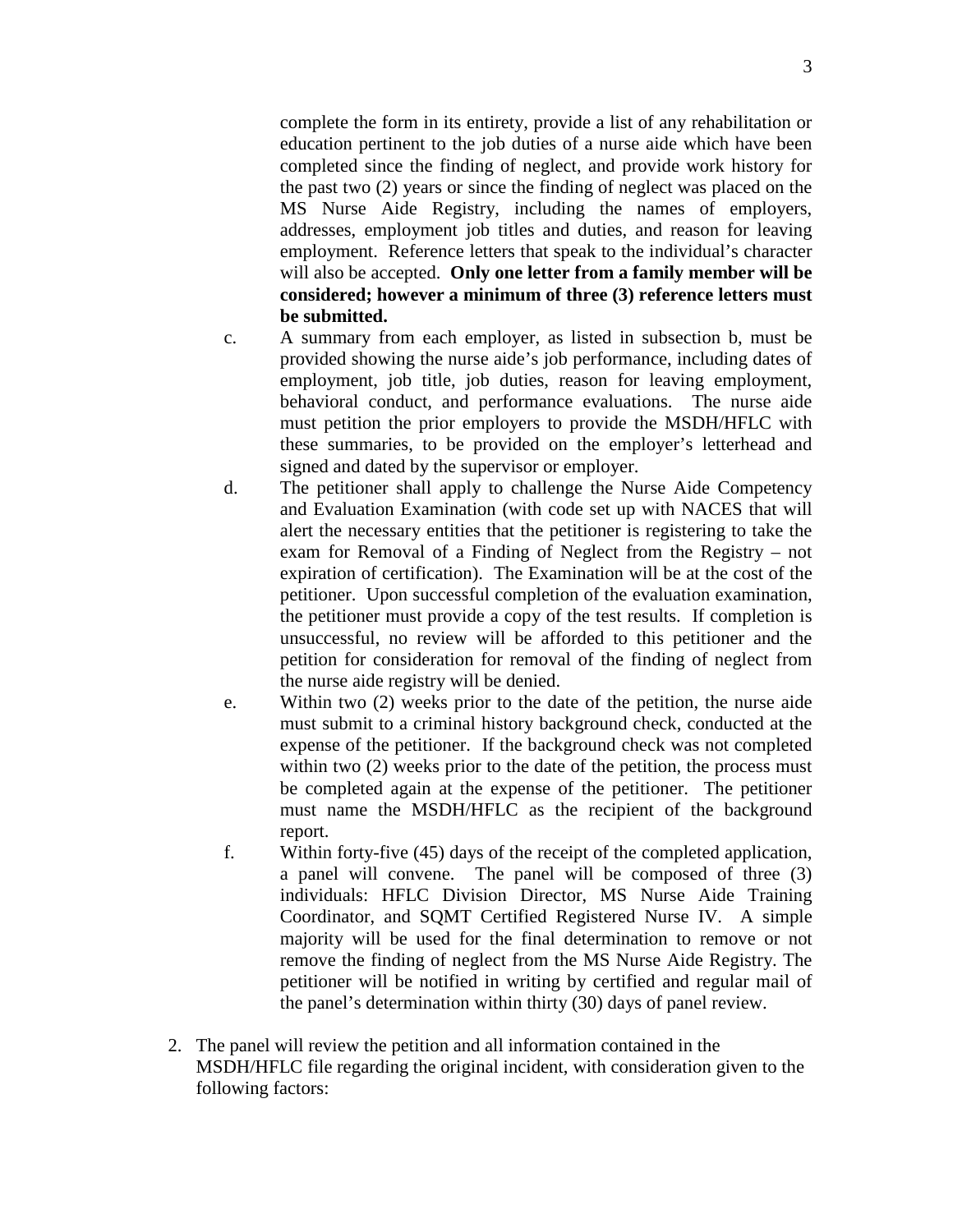- a. The degree of negligence;
- b. The egregiousness of the actual negative resident outcome;
- c. The forthrightness and cooperation of the individual;
- d. Any rehabilitation or education completed by the nurse aide since the incident;
- e. The employer statements and work history of the nurse aide;
- f. Any other factors or considerations the panel determines to be pertinent to the final decision. The panel may request additional information from the nurse aide if more information is required to make a final determination.
- 3. Based on the review panel, with consideration given to the factors in Section 2, The Review Panel will issue a determination granting or denying the petition. This determination will be issued within thirty (30) days of the panel review. The MSDH/HFLC will remove the finding of neglect from the MS Nurse Aide Registry following a favorable decision. The nurse aide will be notified in writing by certified and regular mail of the favorable determination and removal of the finding of neglect from the MS Nurse Aide Registry.
- 4. The complete petition for removal of a finding of neglect shall be delivered to the MSDH/HFLC by hand or by USPS, addressed to:

MS State Department of Health Bureau of Health Facilities Licensure and Certification P.O. Box 1700 Jackson, MS 39215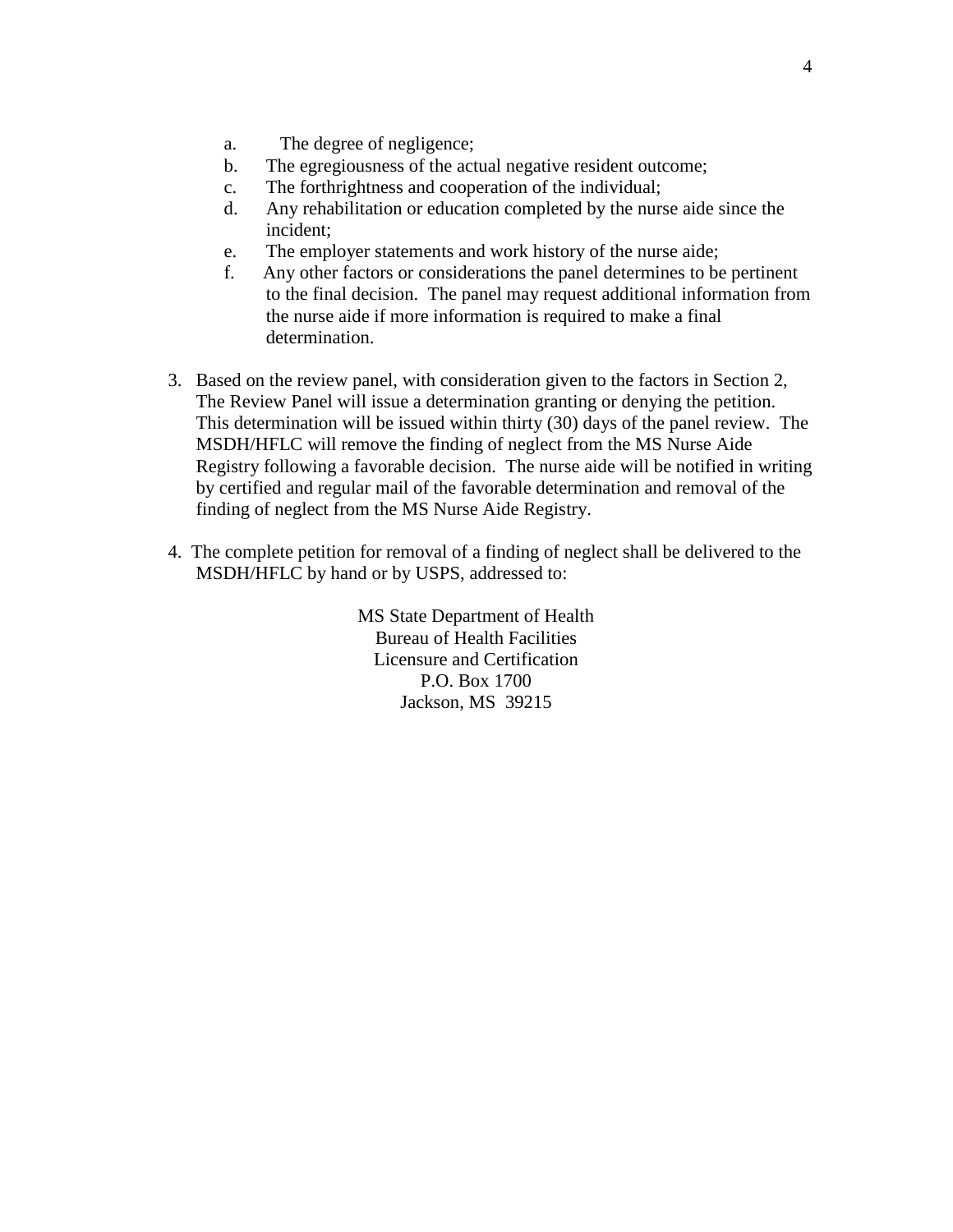#### **Directions for completing the Petition for Removal of Finding of Neglect from the MS Nurse Aide Registry**

**Purpose**: The purpose of this petition is to offer nurse aides with one finding of neglect the opportunity to appeal to the state agency for removal of said finding from the MS Nurse Aide Registry at least one (1) full year after placement of a finding of neglect on the MS Nurse Aide Registry.

## **Page 1 of 5**

**Date of Petition** – In the space provided, give the date the form is completed. **Full Name** – In the space provided, give first and last name of individual petitioning for removal of finding of neglect.

**SSN** – In space provided, the nurse aide should list his/her Social Security Number.

**Address** – In space provided, list the physical address of the nurse aide.

**Contact** – Home – In space provided, list home telephone number of the nurse aide. Cell – In space provided, list cellular phone number of the nurse aide. Other – In space provided, list any other telephone number at which the nurse aide can be contacted. Email – In the space provided, list electronic mail address of the nurse aide.

1. In the space provided select yes or no if the nurse aide has been terminated, discharged, or resigned from a position. If yes, offer explanation.

2. In the space provided select yes or no if the nurse aide has been convicted of a misdemeanor or a felony crime and list the convictions in the space provided.

## **Page 2 of 5**

3. In the space provided, offer a statement of why the nurse aide believes he/she should be given the opportunity to have an adverse finding of neglect removed from the registry and his/her certification as a nurse aide reinstated. (The nurse aide's certification must be reinstated due to revocation with the placement of adverse finding of neglect on the MS Nurse Aide Registry).

### **Rehabilitation and Education History**

### **Page 3 of 5**

In the space provided, list any rehabilitation and/or education received following the finding of neglect. The aide must also attach a copy of his/her testing results to show successful completion of the competency and evaluation examination. The aide must provide the name of the course or rehabilitation program, the name of the instructor or contact person, the address of the facility where training was conducted, the contact number to that facility, the dates of attendance, and the certification received.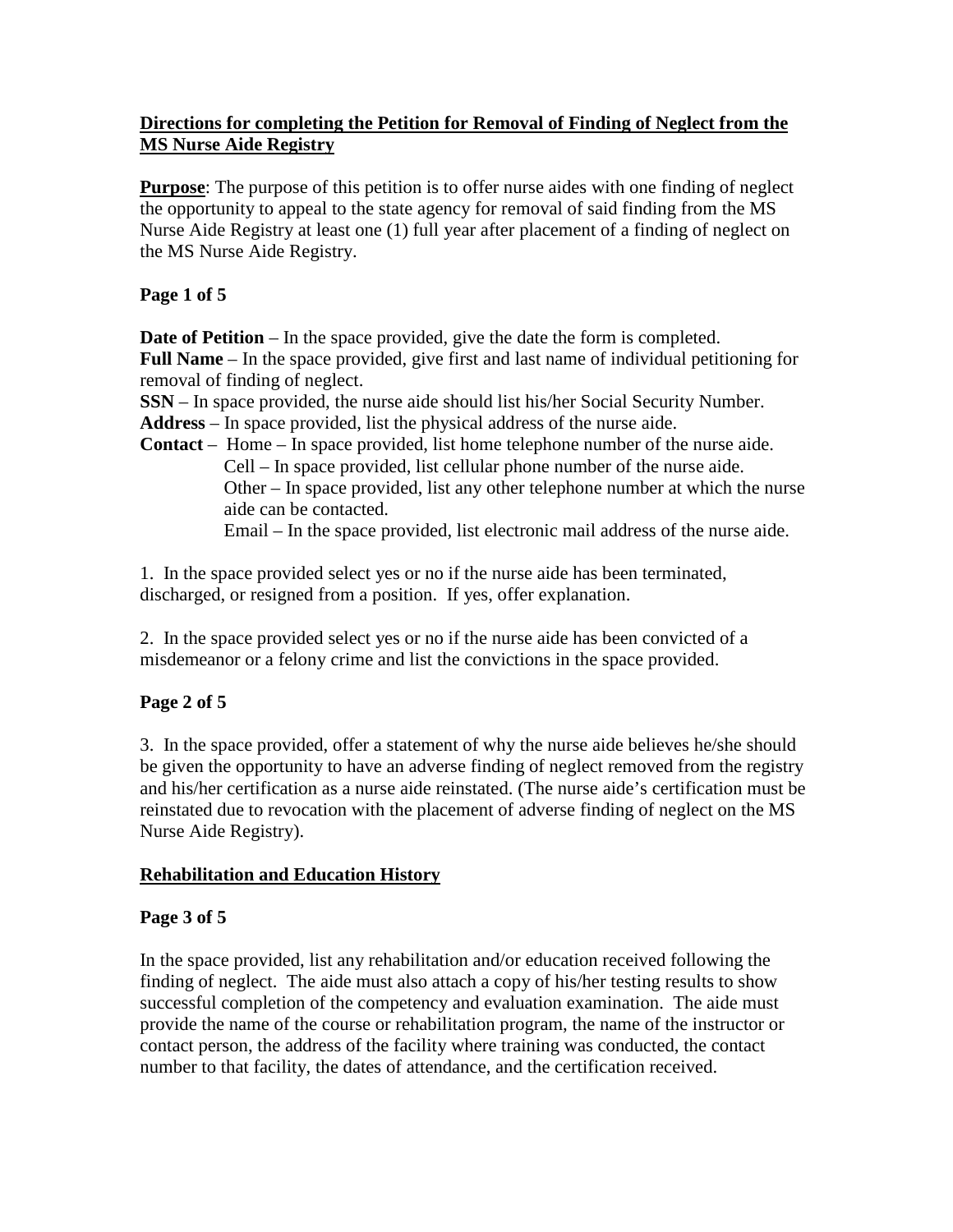#### **Work History**

#### **Page 4 & 5 of 5**

In the space provided list work history for the previous two (2) years. A summary from each employer is required and must include the following: dates of employment, job title, duties, reason(s) for leaving employment, job performance details, and any disciplinary action while employed.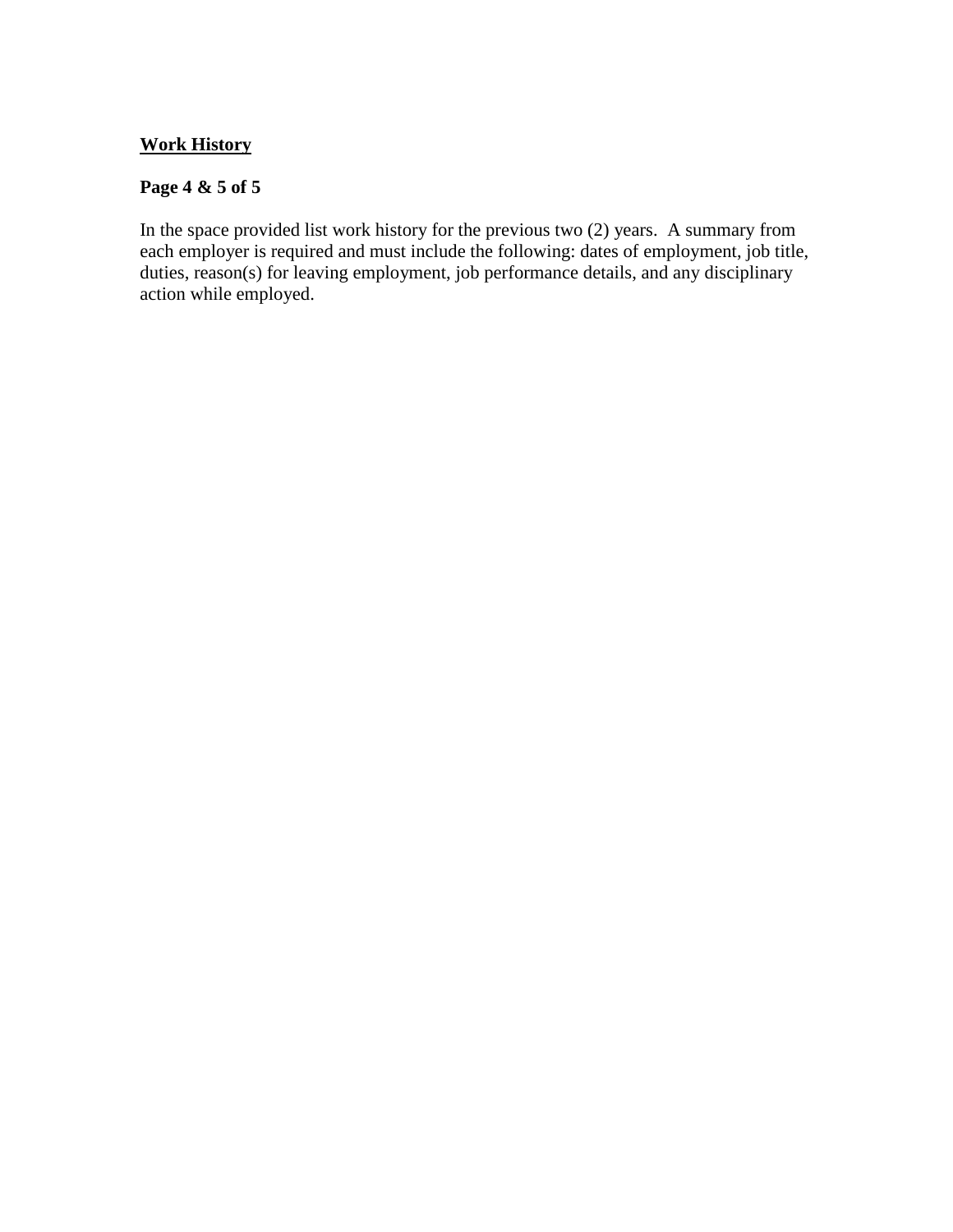# **PETITION FOR REMOVAL OF FINDING OF NEGLECT FROM THE MISSISSIPPI NURSE AIDE REGISTRY**

Note: This petition is specific to only one finding of neglect and does not include an opportunity to petition for removal due to subsequent findings of neglect.

|                                                                                           | and the control of the control of the control of the control of the control of the control of the control of the                                                                                            |
|-------------------------------------------------------------------------------------------|-------------------------------------------------------------------------------------------------------------------------------------------------------------------------------------------------------------|
|                                                                                           |                                                                                                                                                                                                             |
|                                                                                           | This review requires a mandatory face to face interview.                                                                                                                                                    |
|                                                                                           | If yes, please explain (use a separate sheet of paper if more space is needed):<br>,我们也不能在这里的人,我们也不能在这里的人,我们也不能在这里的人,我们也不能在这里的人,我们也不能在这里的人,我们也不能在这里的人,我们也不能在这里的人,我们也                                        |
| 2. Have you ever been convicted of a misdemeanor or felony crime?<br>$Yes$ No $\_\_\_\_\$ |                                                                                                                                                                                                             |
|                                                                                           | If yes, please list all prior misdemeanor and/or felony convictions, and any extenuating or mitigating<br>circumstances regarding such convictions (use a separate sheet of paper if more space is needed). |
|                                                                                           |                                                                                                                                                                                                             |
|                                                                                           |                                                                                                                                                                                                             |

Mississippi State Department of Health Revised 9-8-10 Form 678 E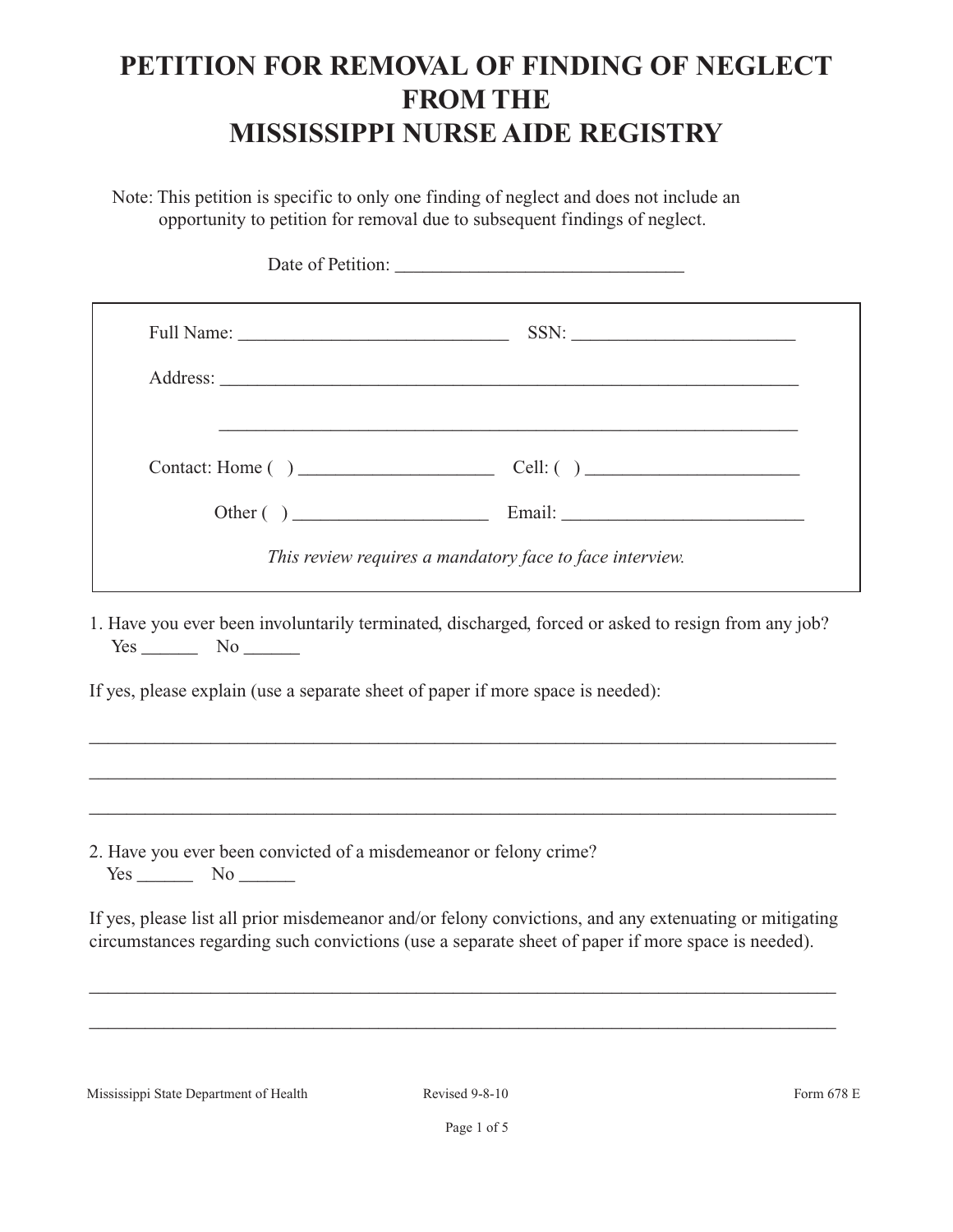Page 2 of 5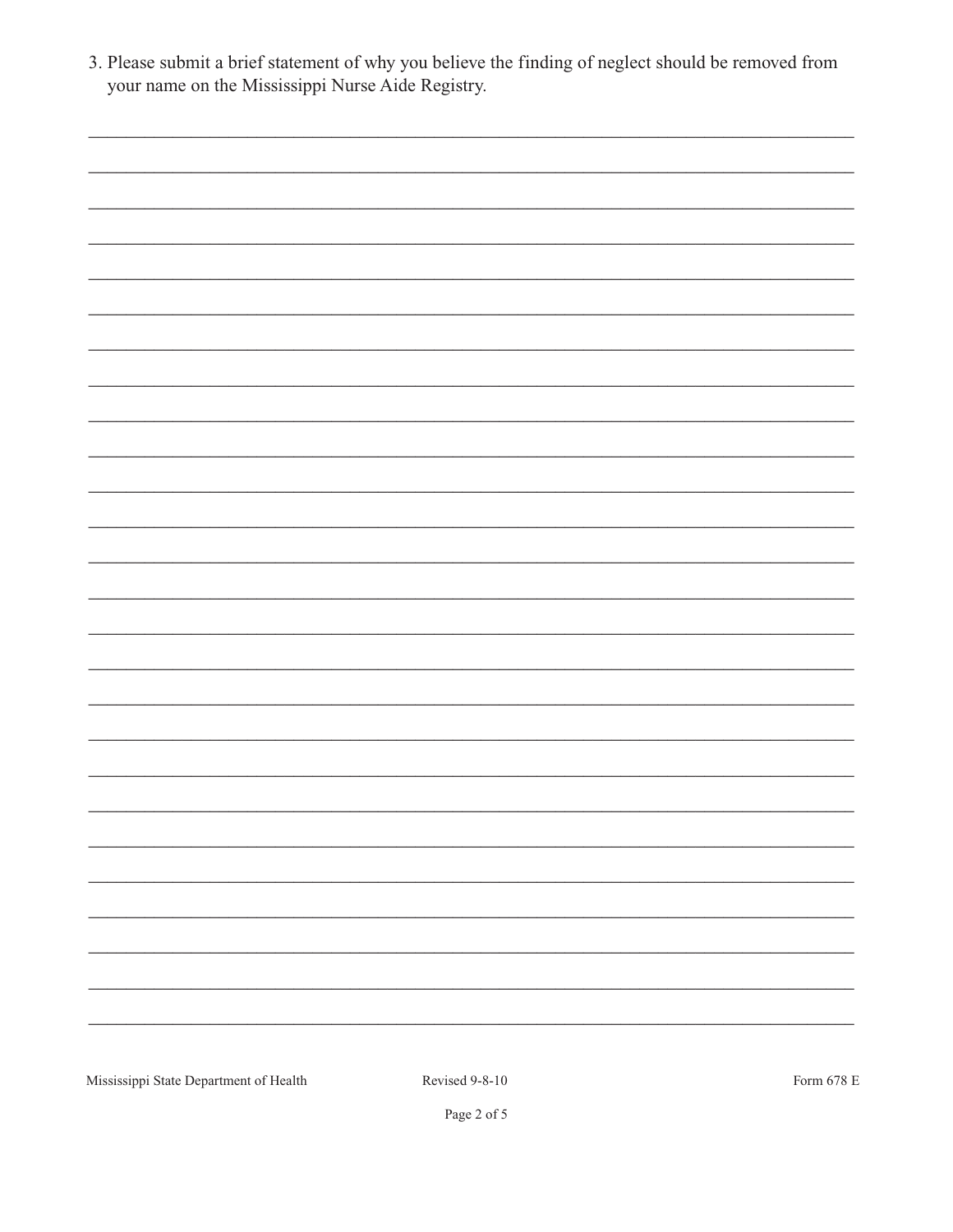# **Rehabilitation and Education History**

List any rehabilitation or education you have received following the original finding of neglect that is pertinent to the job duties of a nurse aide. Please attach a copy of testing results to verify successful completion of the Nurse Aide Competency and Evaluation Examination.

| Phone Number:                                                                                                                                                                                                                  |
|--------------------------------------------------------------------------------------------------------------------------------------------------------------------------------------------------------------------------------|
| Dates of Attendance: New York Changes and School Changes and School Changes and School Changes and School Changes and School Changes and School Changes and School Changes and School Changes and School Changes and School Ch |
|                                                                                                                                                                                                                                |
|                                                                                                                                                                                                                                |
| Name of the Instructor and/or Contact Person: ___________________________________                                                                                                                                              |
|                                                                                                                                                                                                                                |
|                                                                                                                                                                                                                                |
|                                                                                                                                                                                                                                |
|                                                                                                                                                                                                                                |
|                                                                                                                                                                                                                                |
|                                                                                                                                                                                                                                |
|                                                                                                                                                                                                                                |
|                                                                                                                                                                                                                                |
|                                                                                                                                                                                                                                |
|                                                                                                                                                                                                                                |
|                                                                                                                                                                                                                                |

Mississippi State Department of Health Revised 9-8-10 Form 678 E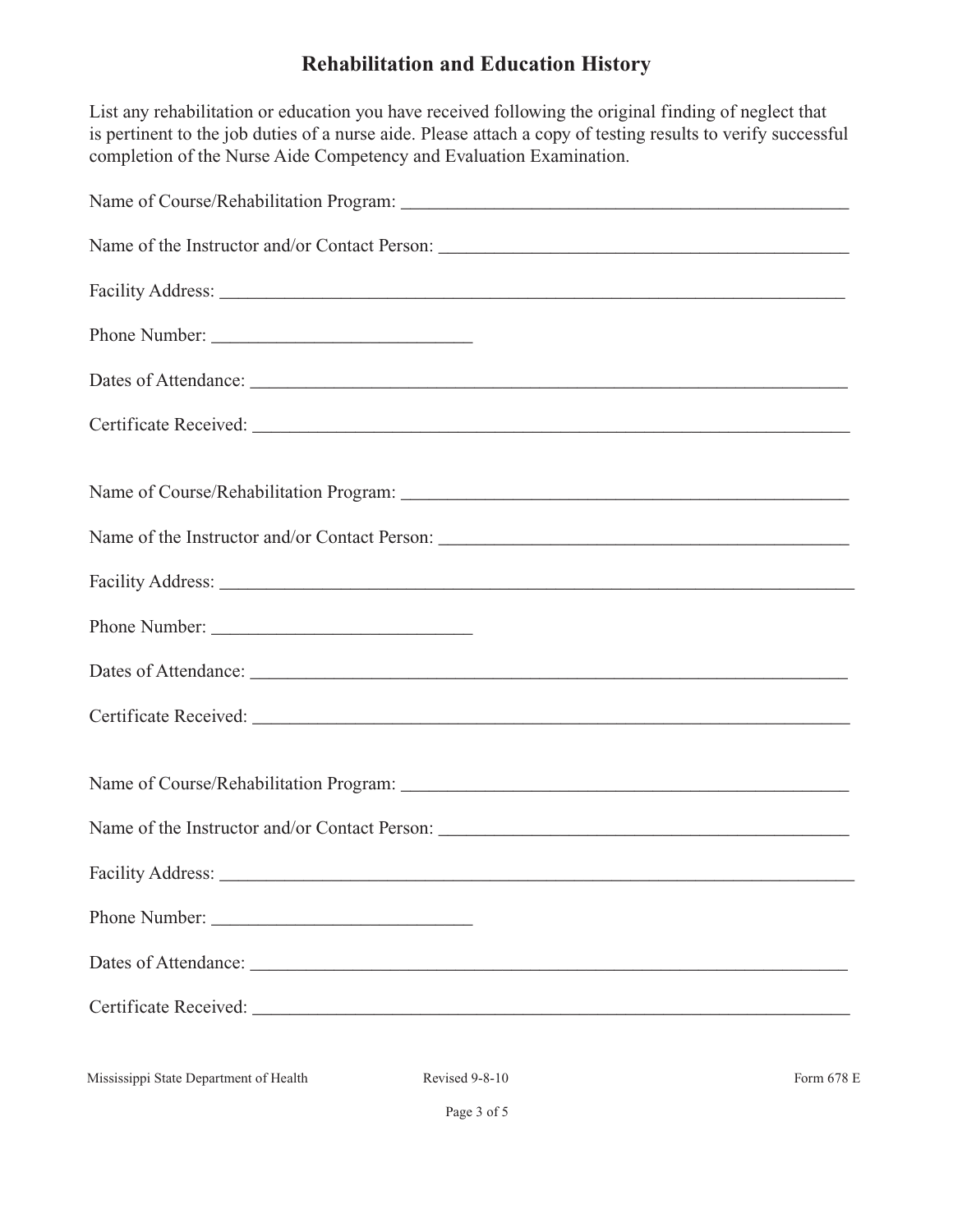## **Work History**

Begin with your PRESENT or most recent employer and list your work history for the past two (2) years. (Use a separate sheet of paper if more space is needed.)

A summary from each employer listed below must accompany this petition. The summary must be completed on the employer's letterhead, signed and dated by the employer, and must include the following:

• Dates of Employment • Job Title • Job Duties • Reason for leaving employment • Job Performance • Any disciplinary action while employed Dates of Employment: Name of Employer and Supervisor: \_\_\_\_\_\_\_\_\_\_\_\_\_\_\_\_\_\_\_\_\_\_\_\_\_\_\_\_\_\_\_\_\_\_\_\_\_\_\_\_\_\_\_\_\_\_\_\_\_\_\_ Address and Contact Number: \_\_\_\_\_\_\_\_\_\_\_\_\_\_\_\_\_\_\_\_\_\_\_\_\_\_\_\_\_\_\_\_\_\_\_\_\_\_\_\_\_\_\_\_\_\_\_\_\_\_\_\_\_\_\_ Job Title and Duties: \_\_\_\_\_\_\_\_\_\_\_\_\_\_\_\_\_\_\_\_\_\_\_\_\_\_\_\_\_\_\_\_\_\_\_\_\_\_\_\_\_\_\_\_\_\_\_\_\_\_\_\_\_\_\_\_\_\_\_\_\_\_\_ \_\_\_\_\_\_\_\_\_\_\_\_\_\_\_\_\_\_\_\_\_\_\_\_\_\_\_\_\_\_\_\_\_\_\_\_\_\_\_\_\_\_\_\_\_\_\_\_\_\_\_\_\_\_\_\_\_\_\_\_\_\_\_\_\_\_\_\_\_\_\_\_\_\_\_\_\_\_\_\_ Reason for Leaving: \_\_\_\_\_\_\_\_\_\_\_\_\_\_\_\_\_\_\_\_\_\_\_\_\_\_\_\_\_\_\_\_\_\_\_\_\_\_\_\_\_\_\_\_\_\_\_\_\_\_\_\_\_\_\_\_\_\_\_\_\_\_\_ \_\_\_\_\_\_\_\_\_\_\_\_\_\_\_\_\_\_\_\_\_\_\_\_\_\_\_\_\_\_\_\_\_\_\_\_\_\_\_\_\_\_\_\_\_\_\_\_\_\_\_\_\_\_\_\_\_\_\_\_\_\_\_\_\_\_\_\_\_\_\_\_\_\_\_\_\_\_\_\_ Dates of Employment: \_\_\_\_\_\_\_\_\_\_\_\_\_\_\_\_\_\_\_\_\_\_\_\_\_\_\_\_\_\_\_\_\_\_\_\_\_\_\_\_\_\_\_\_\_\_\_\_\_\_\_\_\_\_\_\_\_\_\_\_\_ Name of Employer and Supervisor: \_\_\_\_\_\_\_\_\_\_\_\_\_\_\_\_\_\_\_\_\_\_\_\_\_\_\_\_\_\_\_\_\_\_\_\_\_\_\_\_\_\_\_\_\_\_\_\_\_\_\_ Address and Contact Number: Job Title and Duties: \_\_\_\_\_\_\_\_\_\_\_\_\_\_\_\_\_\_\_\_\_\_\_\_\_\_\_\_\_\_\_\_\_\_\_\_\_\_\_\_\_\_\_\_\_\_\_\_\_\_\_\_\_\_\_\_\_\_\_\_\_\_\_\_\_\_\_\_\_\_\_\_\_\_\_\_\_\_\_\_ Reason for Leaving: \_\_\_\_\_\_\_\_\_\_\_\_\_\_\_\_\_\_\_\_\_\_\_\_\_\_\_\_\_\_\_\_\_\_\_\_\_\_\_\_\_\_\_\_\_\_\_\_\_\_\_\_\_\_\_\_\_\_\_\_\_\_\_ \_\_\_\_\_\_\_\_\_\_\_\_\_\_\_\_\_\_\_\_\_\_\_\_\_\_\_\_\_\_\_\_\_\_\_\_\_\_\_\_\_\_\_\_\_\_\_\_\_\_\_\_\_\_\_\_\_\_\_\_\_\_\_\_\_\_\_\_\_\_\_\_\_\_\_\_\_\_\_\_

Mississippi State Department of Health Revised 9-8-10 Revised 9-8-10 Form 678 E